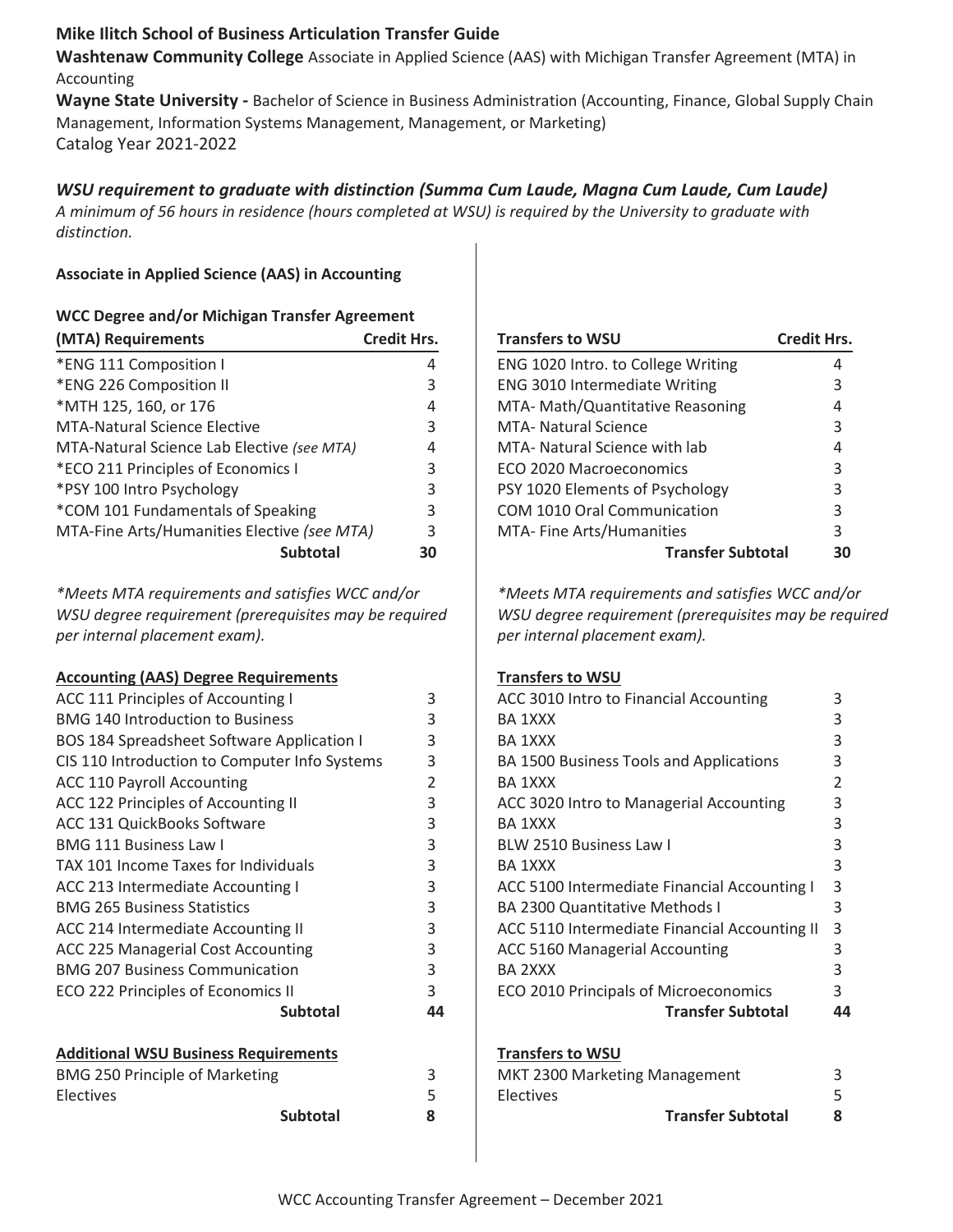## **Mike Ilitch School of Business Articulation Transfer Guide**

**Washtenaw Community College** Associate in Applied Science (AAS) with Michigan Transfer Agreement (MTA) in Accounting

**Wayne State University -** Bachelor of Science in Business Administration (Accounting, Finance, Global Supply Chain Management, Information Systems Management, Management, or Marketing) Catalog Year 2021-2022

# *WSU requirement to graduate with distinction (Summa Cum Laude, Magna Cum Laude, Cum Laude)*

*A minimum of 56 hours in residence (hours completed at WSU) is required by the University to graduate with distinction.* 

## **Wayne State University**

| <b>Bachelor of Science in Business Administration (BSBA)</b> |   |  |
|--------------------------------------------------------------|---|--|
| <b>Business Foundation</b>                                   |   |  |
| BA 1000 Student Success/Career Development 1                 |   |  |
| COM 3300 Bus & Profession Presentations                      | 3 |  |
| <b>Subtotal</b>                                              | 4 |  |
| <b>Business Core</b>                                         |   |  |

| <b>Subtotal</b>                          | 18 |
|------------------------------------------|----|
| MGT 6890 Strategic Mgt & Business Policy | 3  |
| MGT 2530 Mgt. Organizational Behavior    | 3  |
| ISM 3630 Business Info Systems           | 3  |
| GSC 3600 Operations and Supply Chains    | 3  |
| FIN 3290 Business Finance                | 3  |
| BA 3400 Quantitative Methods II          | 3  |

### **Selecting a major – See WSU Business Majors**

*Each major requires 18 cr. hrs. of course work. A maximum of (2) approved courses may be applied toward any one major, a minimum of 4 approved major courses must be completed at WSU. If exceeded, then one or more major course will be substituted*

| <b>Subtotal</b>                                     | 18                 |
|-----------------------------------------------------|--------------------|
| <b>Washtenaw Community College</b>                  | <b>Credit Hrs.</b> |
| Michigan Transfer Agreement (MTA)                   | 30                 |
| <b>Accounting Degree Requirements</b>               | 44                 |
| <b>Additional Business Requirements/Electives</b>   | 8.                 |
| <b>Total Transferable Credits from WCC (max 82)</b> | 82                 |

| <b>Wayne State University</b>                    | <b>Credit Hrs.</b> |
|--------------------------------------------------|--------------------|
| Foundation & Core Requirements                   | 22                 |
| <b>Major Requirements</b>                        | $12 - 18$          |
| Electives                                        | $0 - 4$            |
| <b>WSU Total Credits (min. 38)</b>               | $38 - 40$          |
| <b>Total BSBA Degree Requirements (min. 120)</b> | 120 - 122          |

### **Accelerated Graduate Program (AGRADE)**

Highly qualified Wayne State University Mike Ilitch School of Business students are eligible to participate in the AGRADE program. AGRADE students can cut substantial time and as much as one-third off the total cost of a WSU graduate business degree program by applying up to 12 credits of approved major course work toward both their undergraduate and select graduate degrees. AGRADE students cannot also complete Senior Rule.

### **AGRADE requirements**

- An undergraduate major in accounting, finance, global supply chain management, information systems management, management or marketing
- $\bullet$  Junior or senior standing (~90 credits earned)
- Overall GPA of 3.5 or higher at WSU
- Major GPA of 3.6 or higher at WSU
- Meet with undergraduate and graduate advisors to discuss program requirements
- Complete the Dual Credit Enrollment Form
- Courses apply to MBA, MSA, master of science in finance or executive master of science in automotive supply chain management degrees only

| <b>Credit Hours</b> |
|---------------------|
| 18-24               |
| 138-144             |
|                     |

### **Link to Ilitch School equivalency guide:**

https://ilitchbusiness.wayne.edu/admissions/ washtenaw community college business f19.pdf

**To set up an appointment with WSU advisor: 313-577-4505 or 4510.**